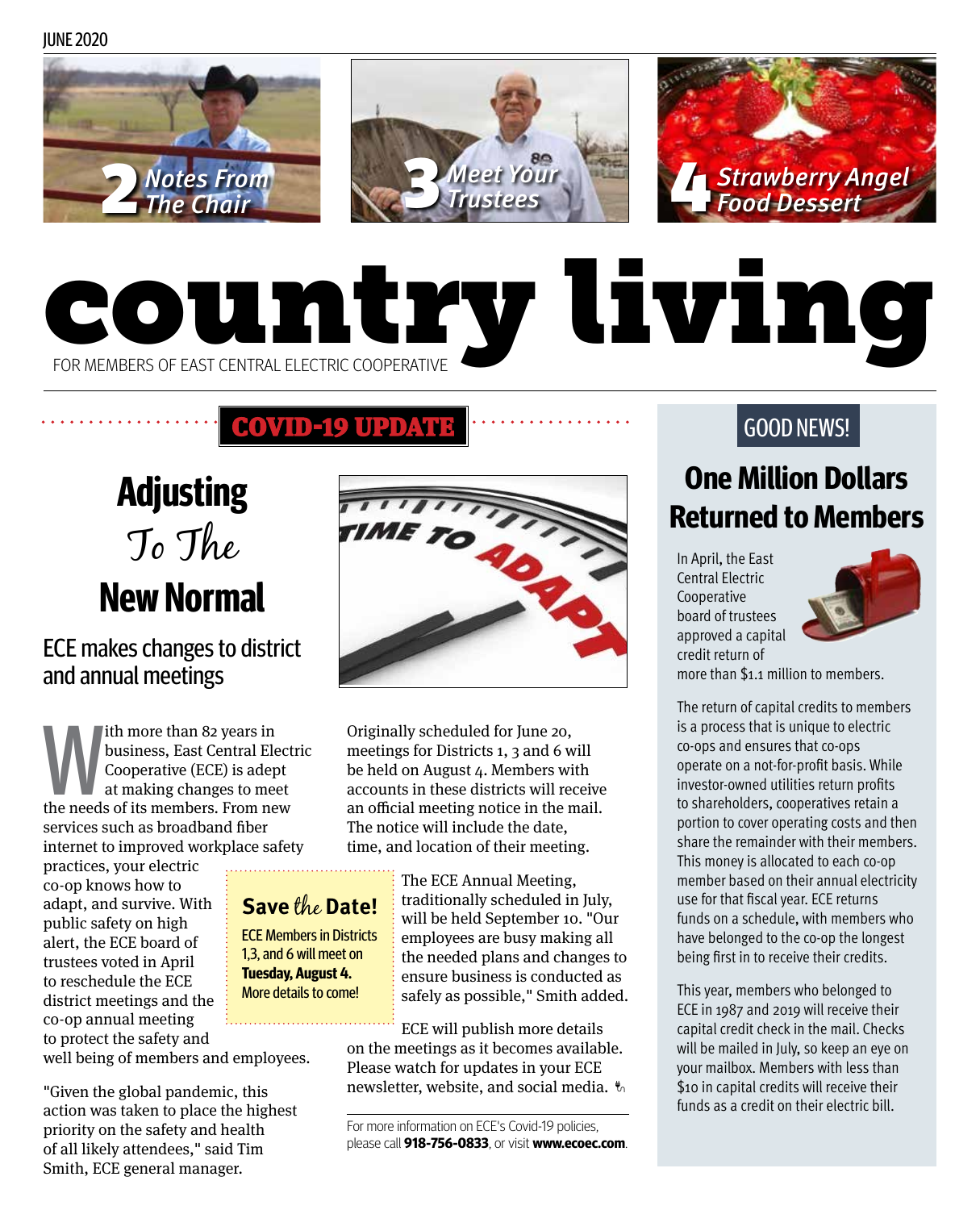### $2$  | country living  $\overline{\phantom{a}}$

To learn more about your elected trustees, or to view a district map, please visit www. ecoec.com. To contact your trustee, please call 918-756-0833.

notes *from the* chair



# **Change Can Be A Good Thing**

he The East Central Electric(ECI<br>board of trustees just completed<br>our second meeting via<br>teleconference. It is such a char<br>from "the way we've always done it." he The East Central Electric(ECE) board of trustees just completed our second meeting via teleconference. It is such a change

 At the meeting, we made some decisions regarding our district and annual meetings.

District meetings are rescheduled for August 4. The ECE Annual Meeting will take place on September 10, 2020. Other changes will apply, so please follow the details on the ECE website, Facebook page, or call the co-op office to stay informed.

 East Central Electric crews and staff are focused on getting high-speed internet to your home. All are pushing on tirelessly to get you connected. Members need to go online or call the office at **918-756-0833** to register for ecoLink. We need your information.

**"One thing we have learned is that we can change the way we do things, and maybe some of those changes will result in a better way of life. "**

 In our face to face meetings, I can sometimes read the expressions of each participant and better understand what they are thinking. This helps in getting the most out of every respondent. We have such a good board of directors to work with, and I can

Coronavirus has certainly changed our lives, and I believe it will continue to evoke change for the rest of our lives. One thing we have learned is that we can change the way we do things, and maybe some of those changes will result in a better way of life.

assure you we are focused on serving our members to the best of our ability. remind you to be a part of the 2020 census count. It is extremely important and your responsibility to complete the census questionnaire. Further, I want to encourage you to be involved in the political

I also want to

process. Please be informed and vote!

 I recently wrote about the town kids and the country kids. I had a cousin who lived in downtown Tulsa. He was a town kid, one year older than me, and an only child. He liked to visit me, a country boy, at the farm but would be ready to go back to town in a few days. After we grew older and started our families, I asked him to bring his family down, and we would go camping out. His reply, "Just coming to see you is like camping out to me!"

Lowell Hobbs represents ECE District #2. To reach him, please call his cellphone at **918-695-5289**.

# **Health Concerns Prompt Changes to Candidate Filing Process**

East Central Electric is adjusting its candidate petition process due to COVID-19. Traditionally, trustee candidates are required to file their intent to run with a petition signed by 15 ECE members in their district. This year, trustee candidates will receive letters they can mail to members requesting their signature.

Members interested in running for the board should request a candidate information packet from ECE. Packets will be available the week of August 3. Packets include petition/letters from the cooperative, information on qualifications, and other details. Petition letters must be returned to ECE by 4:30 pm on August 11.

Questions? Please call **918-756-0833**. Trustee qualifications and the election process are detailed in the ECE bylaws, viewable at **www.ecoec.com**.

# **Your Member-Elected Trustees ...**

**1.** Work to ensure ECE remains focused on the needs of its members.

**2.** Make decisions based on careful study and review of co-op finances and information, understanding of



the electricity industry, and what's best for the majority of members.

Devote themselves to enhancing their knowledge of key issues and trends in the utility industry, and to understanding their roles and responsibilities as a cooperative director. **3.**



**Did You Know?** Your electric cooperative service area is divided into seven voting districts. Every three years, ECE members elect a trustee from their district to represent them on the co-op board of trustees.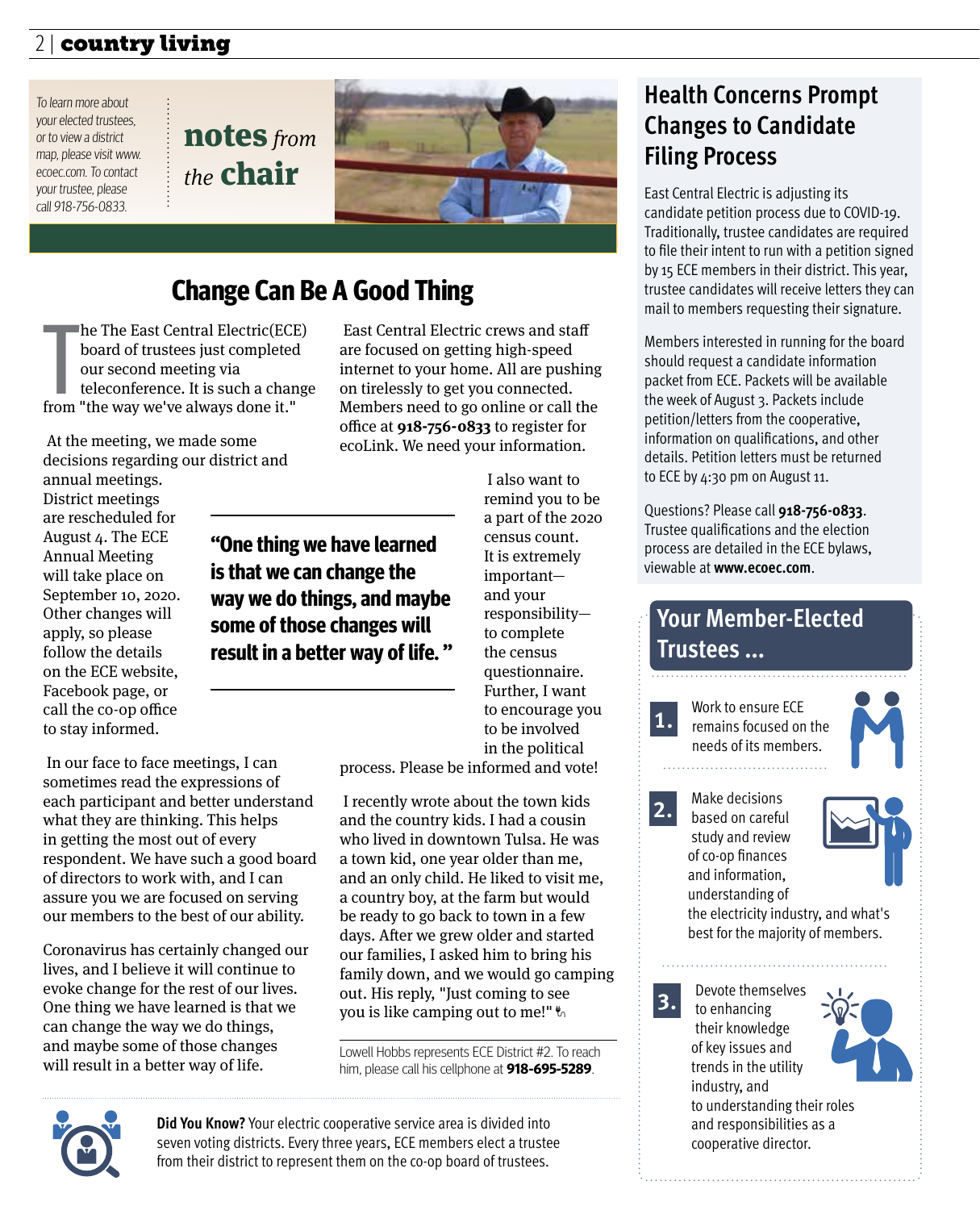#### 2 | country living country living | 3

# Meet Your Electric Cooperative Trustees

### EAST CENTRAL ELECTRIC COOPERATIVE DISTRICTS 1, 3 AND 6

#### **ECE DISTRICT #1**

Larry Harvey currently serves as vice president of the ECE board. Harvey taught vocational agriculture at Beggs School for many years. Today, he and his wife, Helen, raise cattle on their family land northwest of Beggs. Harvey is active in the Lion's Club, Masonic Lodge, the Crossroads Baptist Church, and the FFA Foundation.







#### **ECE DISTRICT #3**

Max Shoemake represents ECE members in District 3. Shoemake and his wife, Phyllis, live north of Morris where they raise beef cattle. A member of the board since 2003, Shoemake served as secretary-treasurer for several years, and currently serves as ECE's representative on the Western Farmers Electric Cooperative board

of trustees. Shoemake is active in the local Lion's Club and the Trinity Baptist Church.





*Jim Hall*

#### **ECE DISTRICT #6**

Jim Hall currently serves as assistant secretary treasurer of the ECE board. Hall also works as an agent for the Oklahoma Farm Bureau and raises stocker cattle. A resident of Nuyaka, Hall currently serves on the Okmulgee County Fair Board. He also served on the boards of the Okmulgee Chamber of Commerce, Stonebridge Academy, Okmulgee Area Development Corporation, and the Okmulgee Education Foundation.